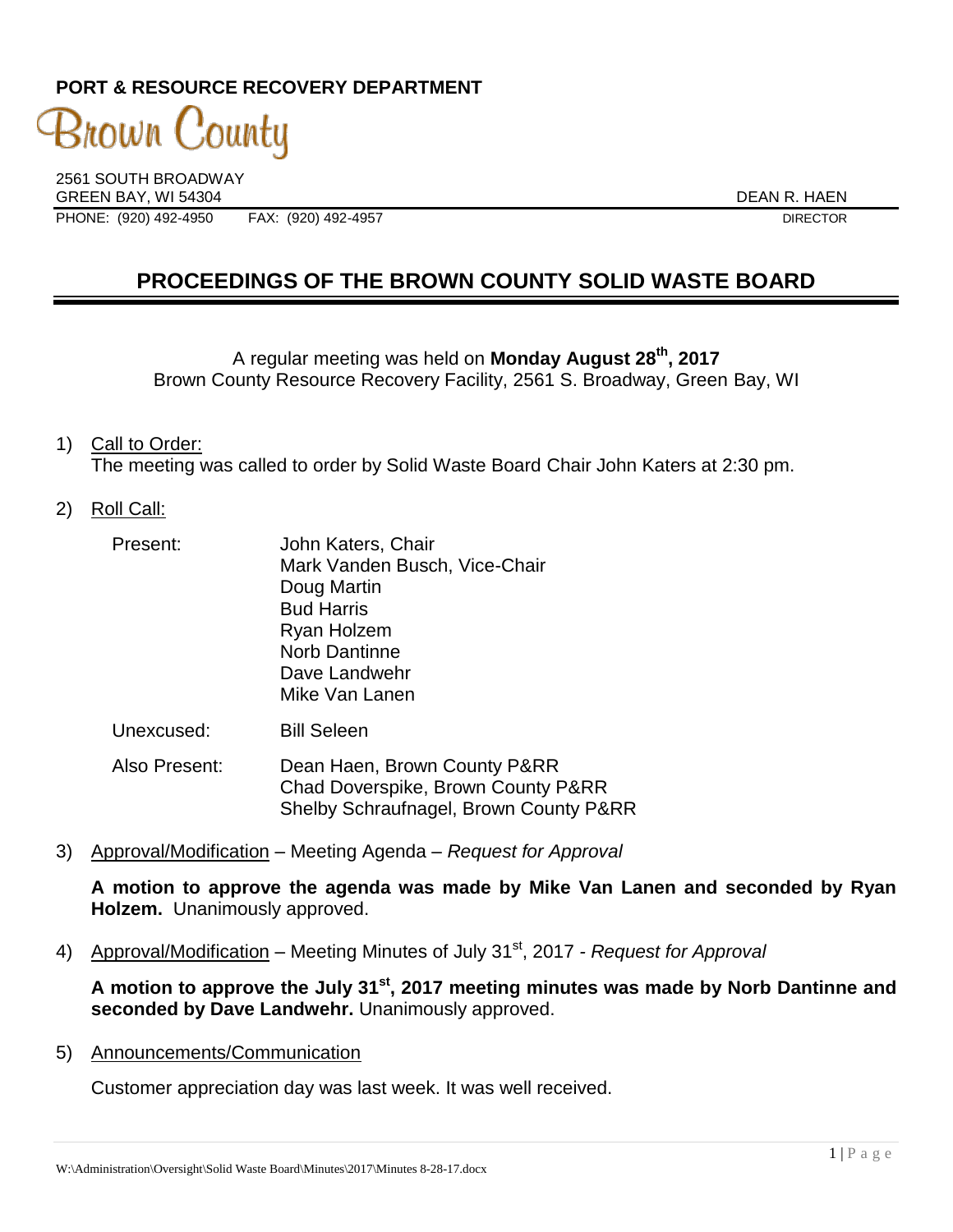## 6) South Landfill Farm Manure Pit Abandonment and Building Demolition – *Request for Approval*

Mr. Doverspike explained that the South Landfill farm is being leased to Wiese Brothers who are subleasing it to Reiden Beef. In the top portion of the property there is a building with cattle and a manure pit. Land Conservation does annual inspections of all manure pits and realized the far west end is failing.

A bid was put out to take down the building, a second bid was for taking down the manure pit and the third bid was for taking down the building and abandoning the manure pit. It was substantially less expensive to do these activates separate. The first bid was awarded to Go Green Recycling. The second bid was awarded to Express Excavating. They plan to sell the framing of the building. These activities will begin in the first week of October. Clay from the South Landfill will be used to fill it in.

Mr. Dantinne asked if the concrete is gone. Mr. Doverspike stated that they are going to abandon it onsite. It will cost \$28,600 to abandon the manure pit and \$7,8000 to take down the building.

## **A motion to approve the South Landfill farm manure pit abandonment and building demolition for the first bid to be awarded to Go Green Recycling and the second bid to be awarded to Express Excavating was made by Mike Van Lanen and seconded by Dave Landwehr.** Unanimously approved.

The Department is preparing to lease out the farm acres under a new agreement. Mr. Haen stated that Executive Streckenbach agreed to allow future farm rents above the existing lease rate/acre for all acres leased for farming to be retained by the Department for current and future administration costs, property management and repairs and maintenance cost. It is the Resource Recovery Department's responsibility to take care of it.

## *7)* Request for Funding Farmory Acquisition of Oklin Food Composting Machine – *Request for Action*

Mr. Haen reminded the board that the Farmory is a campaign to bring local, sustainable, and indoor agriculture to Green Bay. The Farmory has asked for \$13,000 from the Department. In November 2016 the Solid Waste Board directed James Pandl to answer several questions from the proposal. Mr. Haen stated at the time, the Department was considering taking ownership of 973 Haven Place and there may be synergy consideration. Ownership of the property did not occur. There is no tie to the Farmory activities and the Department. Material collected from the Food Waste Program would not be accepted at the Farmory. Application of the equipment is not applicable to a municipal or Countywide program. The Farmory approached the Department because of the Department's Research and Development funds. These funds have been used by the Department in the past for waste energy and recycling research, etc. The Department has never been a granting agent before and we have do not understand the accounting or reporting requirements to do so. Additionally, approval of the request will set a precedent of granting money going forward.

Mr. Katers met with James Pandl to give him guidance. The process is expensive on a cost to ton basis. Mr. Katers stated that the facility will be a showcase. It will be a good opportunity to create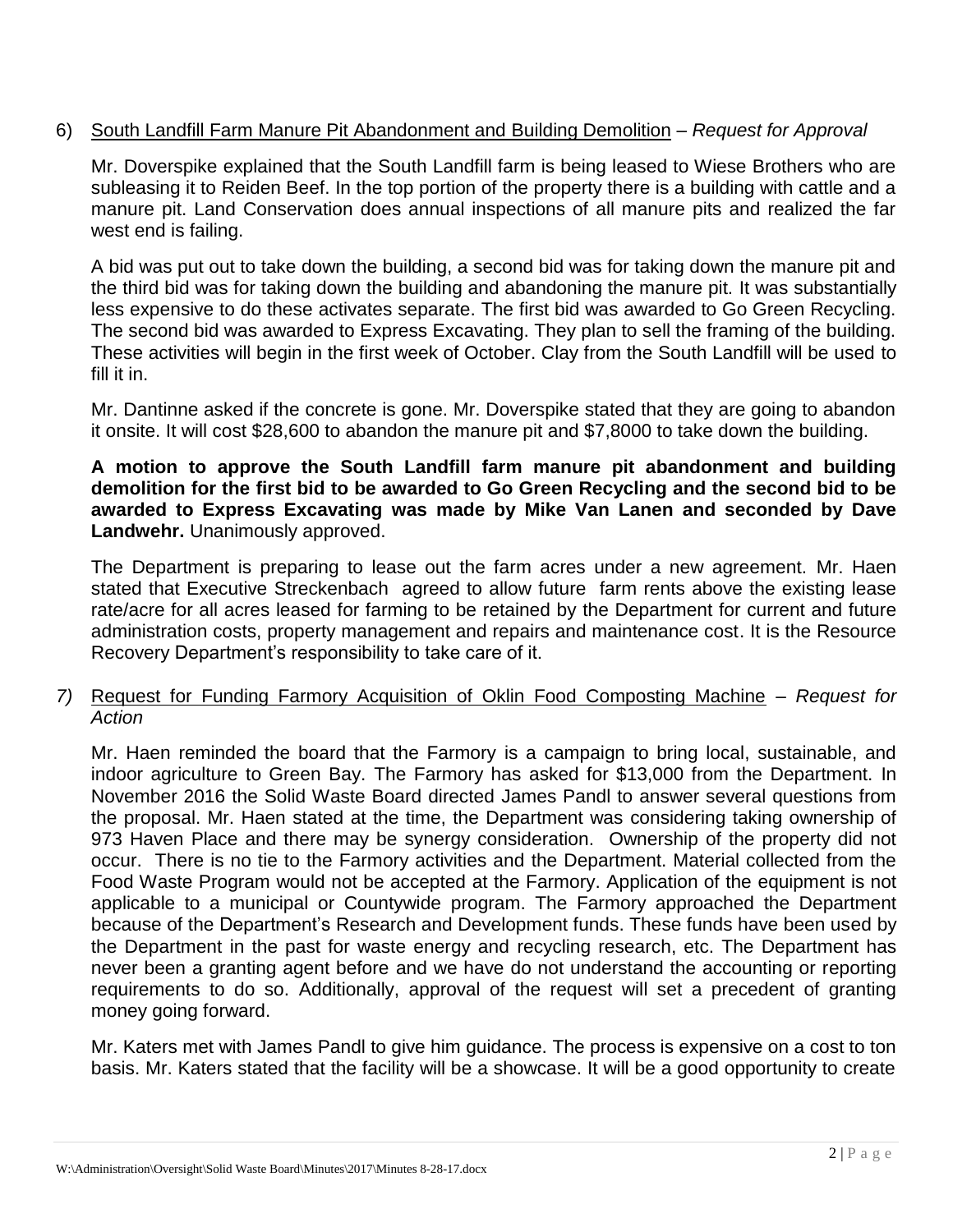awareness for the problem with food waste. However, this is not cutting edge technology. What their process does is dehydrate food waste in 24 hours.

Mr. Van Lanen asked how they would prevent contamination. Mr. Katers stated that the material will be generated by the Farmory and there shouldn't be contaminates.

**A motion to receive and place on file the request for funding Farmory acquisition of Oklin Food Composting Machine was made by Dave Landwehr and seconded by Mike Van Lanen.** Unanimously approved with Mr. Katers abstaining from voting.

## 8) 2018 Budget

The 2018 budget approved by Solid Waste Board has advanced through the Finance Department and Executive's office without change. The Statement of Funds was presented to the Solid Waste Board. The next step of the budget approval process is approval by PD&T in September and County Board in November.

#### 9) Director's Report

Mr. Haen reminded the board that Andy and Karen Hoffman and the board have had prior action and communications regarding the County purchase of their property adjacent to the landfill. There have been several offers back and forth over the years. The Department used Michael, Best and Friedrich (MBF) for advice on this matter. In a letter, MBF explained the compensation based on a per ton basis and the property value protection plan for adjacent properties. MBF stated that the tipping fee began in 2002 and has increased and decreased by CPI over the years. In regards to the property value protection they stated that it has not begun yet. The protection begins when the landfill opens. A property owner is eligible to pass it on to a new property owner, accept it or defer. The protection is based on the property use in 1999. Any changes or additions to the property do not qualify for protection. Any request for information regarding this matter will result in forwarding the legal opinion.

At the Waste Transfer Station, we are seeking a DNR plan modification to the plan of operation's limit of 825 tons per day. Mr. Haen and Mr. Doverspike met with the Village of Hobart to seek approval to increase the permit with the DNR from 825 tons per day to 1,250 tons per day. The Village of Hobart agreed and Mr. Doverspike sent a letter to the DNR to seeking this increase.

AAA Sanitation won the Leachate Hauling bid. Their fees are increasing by 10%.

The property transaction between Brown County and Country Aire Farms is not ready for this meeting. The attorneys are working out last minute details. The property transaction will be presented at the September meeting in a closed session.

Mr. Doverspike reminded the board that because of the drastic increase in traffic at the Waste Transfer Station several changes are being made. The Highway Department is widening part of the road and laying asphalt. The entrance will split in to two lanes and merge down to one right before the scale.

The east side residential organic drop-off facility will be moved from 1150 Bellevue St. (the old UW-Extension location) to the Village of Allouez's yard waste drop-off site where it can be monitored and locked on a daily basis.